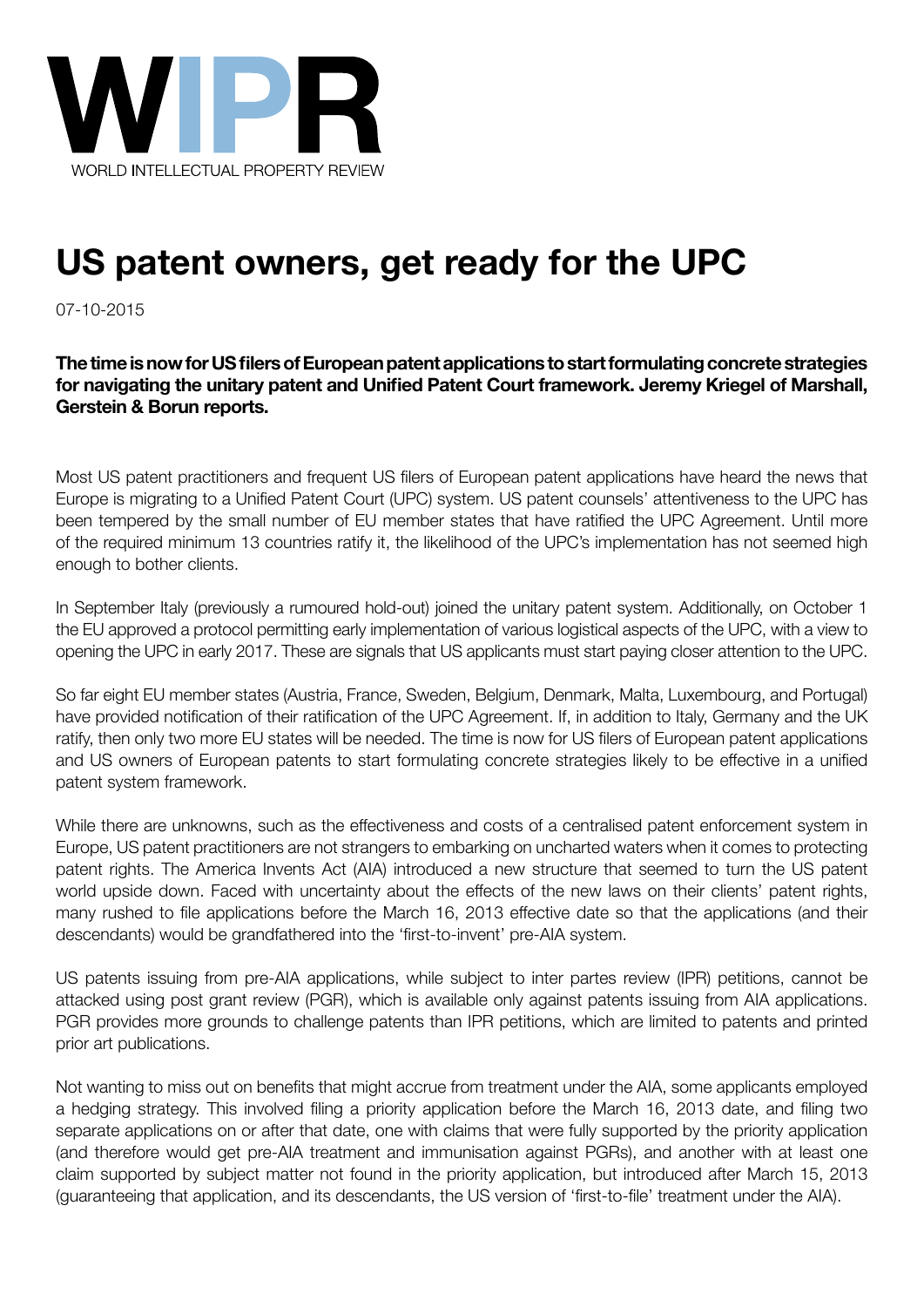

## US patent owners, get ready for the UPC **businesses** *(continued)*

01-02-2014 07-10-2015

#### **As non-practising entities continue to make headlines, and lawmakers wrestle with solutions to which system?**<br> *Problem, and the truth is more number why the truth is more number why the truth is more number why the truth is more number why the truth is more number why the truth is more number why the truth is mor*

applicants seeking patent protection in Europe might pursue both direct national patent filings on some aspects of an invention, and European Patent Office filings on other aspects. If patents are obtained in both systems, the patent owner can test the waters with the European unified patent system while still having a patchwork approach afforded by the national filings. Analogous filing strategies might be employed to take advantage of pre-UPC and UPC systems. For instance,

by the select committee and preparatory committee of the UPC, there will be three routes to patent protection in Europe in the future: "It will still be possible to use the national route for those preferring to seek protection in individual member states and to validate a European patent in one or several member states. It will also be addition validate the patent as a classical European patent in other EPC contracting states." As explained in an informative brochure titled "An Enhanced European Patent System", prepared and endorsed possible to combine the new system with the old one and have a European patent with unitary effect and in

US owners of European patents and pending applications would also be well served to start identifying existing patents or pending applications they may wish to opt out of the UPC system. While opting out will likely have some associated costs, there may be European patents that the owner cannot afford to gamble in a single Instance, either in the central division in Paris, London, or Munich, or in a regional or local division, would be appealable to a Court of Appeal in Luxembourg, with certain questions of law referable to the Court of Justice of the European Union). There is a commercial incentive for innovators. University for innovators. University for innovators. University for innovators. University for innovators. University for innovators. University for unified court, even with the appeal route provided under the UPC system (UPC decisions by the Court of First

Validity concerns aside, patentees may benefit from the leverage afforded by the sheer number of patents in multiple European countries, as opposed to a unitary patent enforcement structure. A prospective licensee infringement actions, whereas the risk of defending only a single UPC action may embolden that party to opt against accepting a licence agreement. may regard royalty payments to the patent owner as more economical than the costs of defending multiple

Facing potentially extensive opt-out fees, owners of European patents who operate under tight intellectual property budgets may need to start planning whether to select only those European patents absolutely vital to language patents that are not opted out of unitary patent protection, the patent owner will have to file a translation of the patent specification into one other official language of the EU. Therefore, opting out may ultimately be less costly than having unitary protection. opt out of the UPC. During a transition period (six to no more than 12 years from implementation), for English

Notifications of opt-outs to the UPC registry will be publicly available. As a result, discrepancies between which patents are left in the unitary system and which a patentee elects to opt out of it may be recognised and exploited by competitors. For instance, if a patentee decides to opt only its most important patents out of the